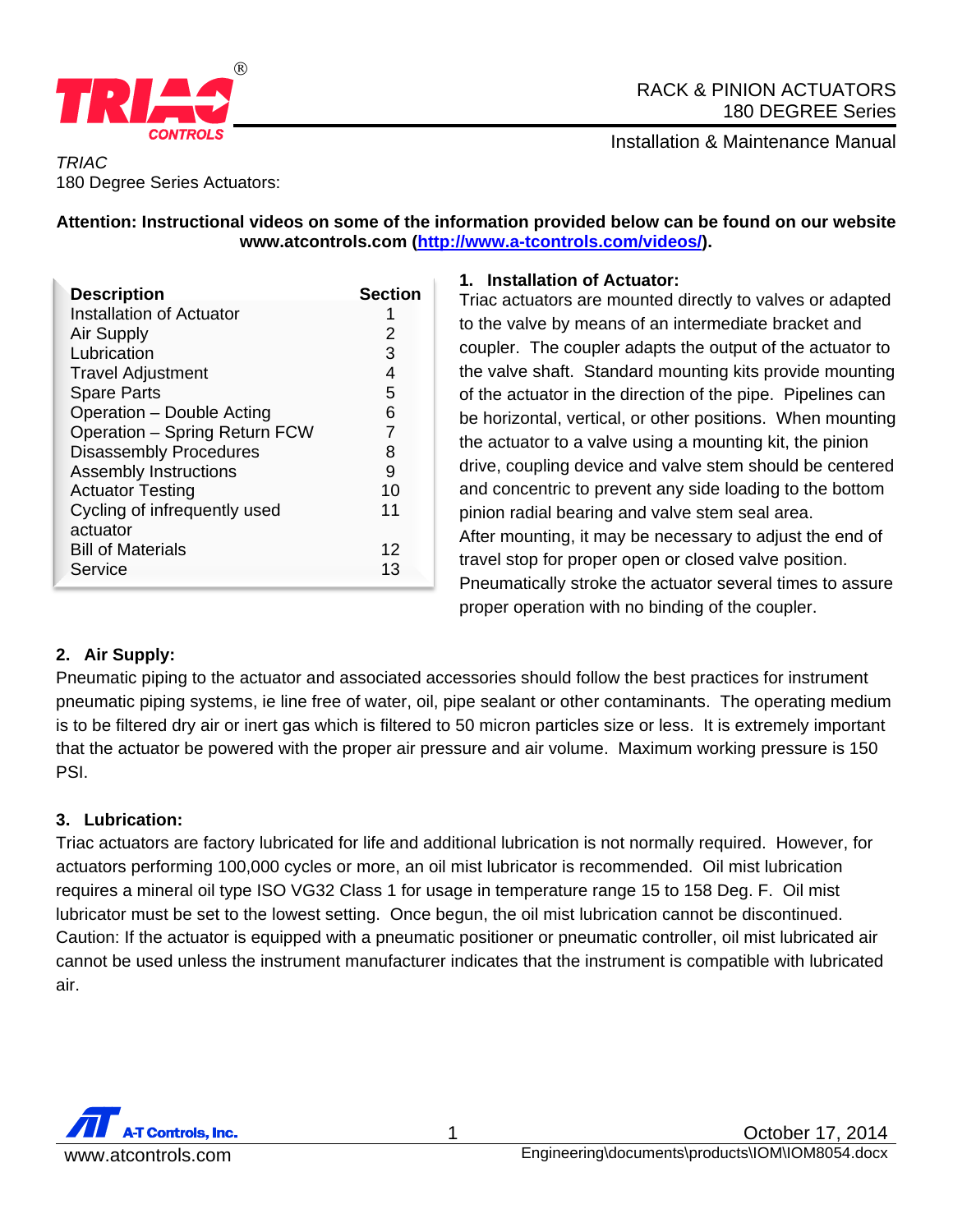

### **4. Travel Adjustment:**

Installation & Maintenance Manual

The Triac 180 degree rack & pinion actuators have travel stop adjustments in the counterclockwise direction only. The over travel feature provides adjustments from 185 degrees to 175 degrees at the at the 180 degree counterclockwise position.

## **5. Spare Parts:**

## **Please contact A-T Controls for spare parts and repair kit pricing**

## **6. Operation – Double Acting:**

## **CCW:**

Air is supplied to Port A forcing the pistons away from each other (toward ends) which rotates the drive pinion counterclockwise and exhausts the air out of Port B.

# **CW:**

Air is supplied to Port B forcing the pistons toward each other (toward center) which rotates the drive pinion clockwise and exhausts the air out of Port A.

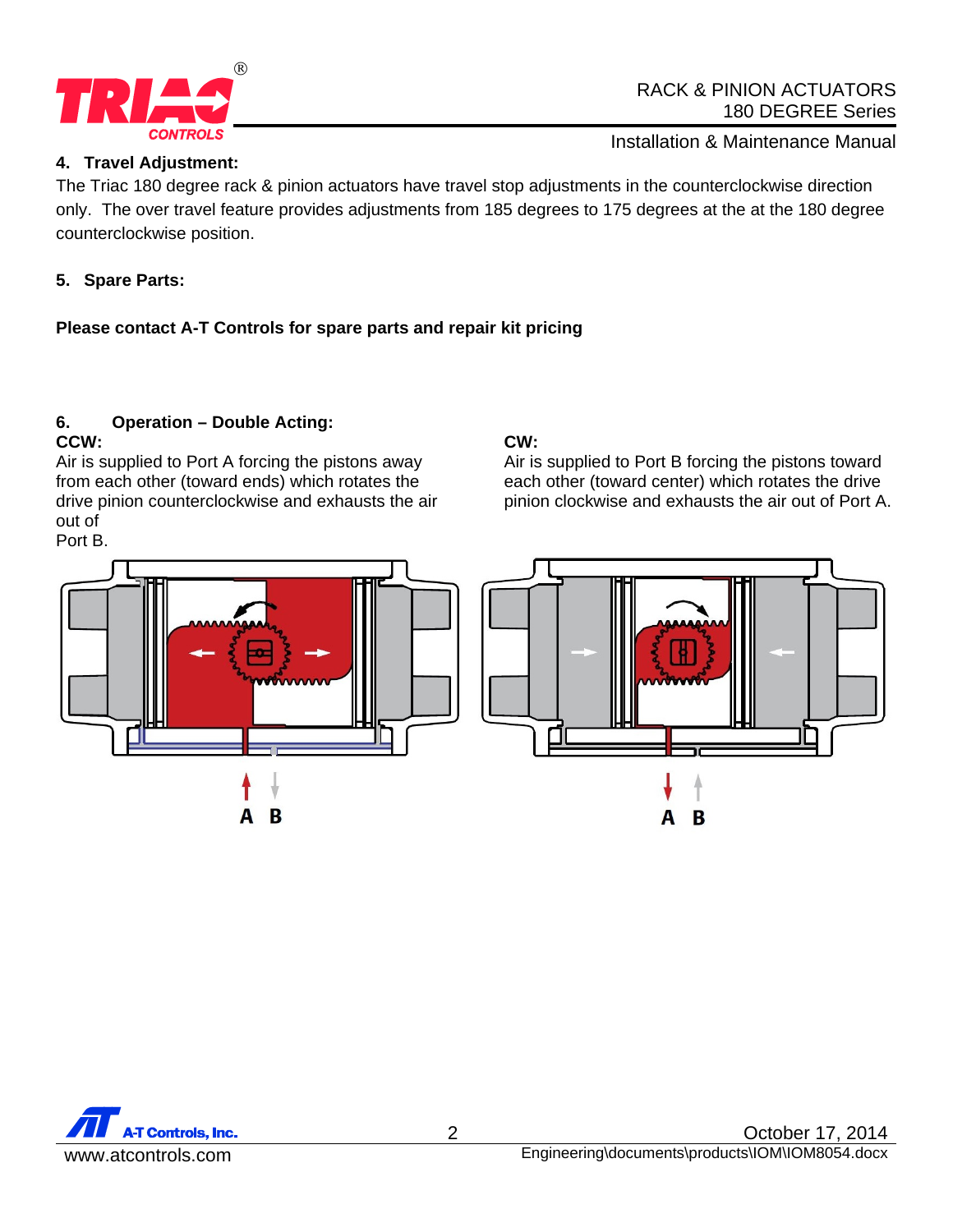

## Installation & Maintenance Manual

#### **7. Disassembly Procedures:**

#### **CAUTION**

*Before removing any components of the actuator, ensure that all pneumatic and electrical power supplies are disconnected.* 

#### **7.1 Removal of Travel Stops:**

Disconnect air supply and electric to de-pressure the actuator. Release the lock nuts and unscrew both travel stops and seals, which are located in each end cap.

#### **7.2 Removal of End Caps:**

#### *Double Acting Units:*

Loosen and remove the end cap bolts evenly on both end caps. Using a rubber mallet rotate the end cap slightly, gaining access to the edges of the end cap. Use the rubber mallet to remove the end cap evenly.

#### **7.3 Removal of Pistons:**

Rotate the pinion using a wrench to drive the pistons apart until they are free of the actuator body.

#### **7.4 Removal of Pinion:**

Remove the snap ring, thrust washer and thrust bearing from the top of the pinion. Carefully remove the pinion from the cylinder body through the bottom. The travel stop cam will not fit through the bottom bore. It will slip off the pinion prior to the pinion removal. Take care to ensure the pinion does not damage the body.

#### **8. Assembly Instructions**

#### **8.1 Inspection:**

Check that all components are clean and have not been damaged. Triac recommends that all Orings, Bearings, Washers, etc are replaced using only Triac replacement parts.

#### **8.2 Installing the Pinion:**

Lightly grease the pinion, o-ring grooves and guide bushing groove of the pinion and pinion o-rings with multi-purpose grease. Install the top bearing into the actuator body bearing bore. Fit the top oring into the top pinion groove. Fit the bottom guide bushing into the bottom pinion groove. Slip the bottom o-ring into the bottom pinion groove. Carefully insert the pinion into the body until the top of the Pinion is inside the body cylinder. Gently push the pinion up through the body making sure the bottom guide bushing, bottom o-ring & top o-ring stay in their grooves. With the pinion in this position install the thrust bearing washer, the thrust washer and lastly the snap ring. Make sure the snap ring fits properly in the groove.